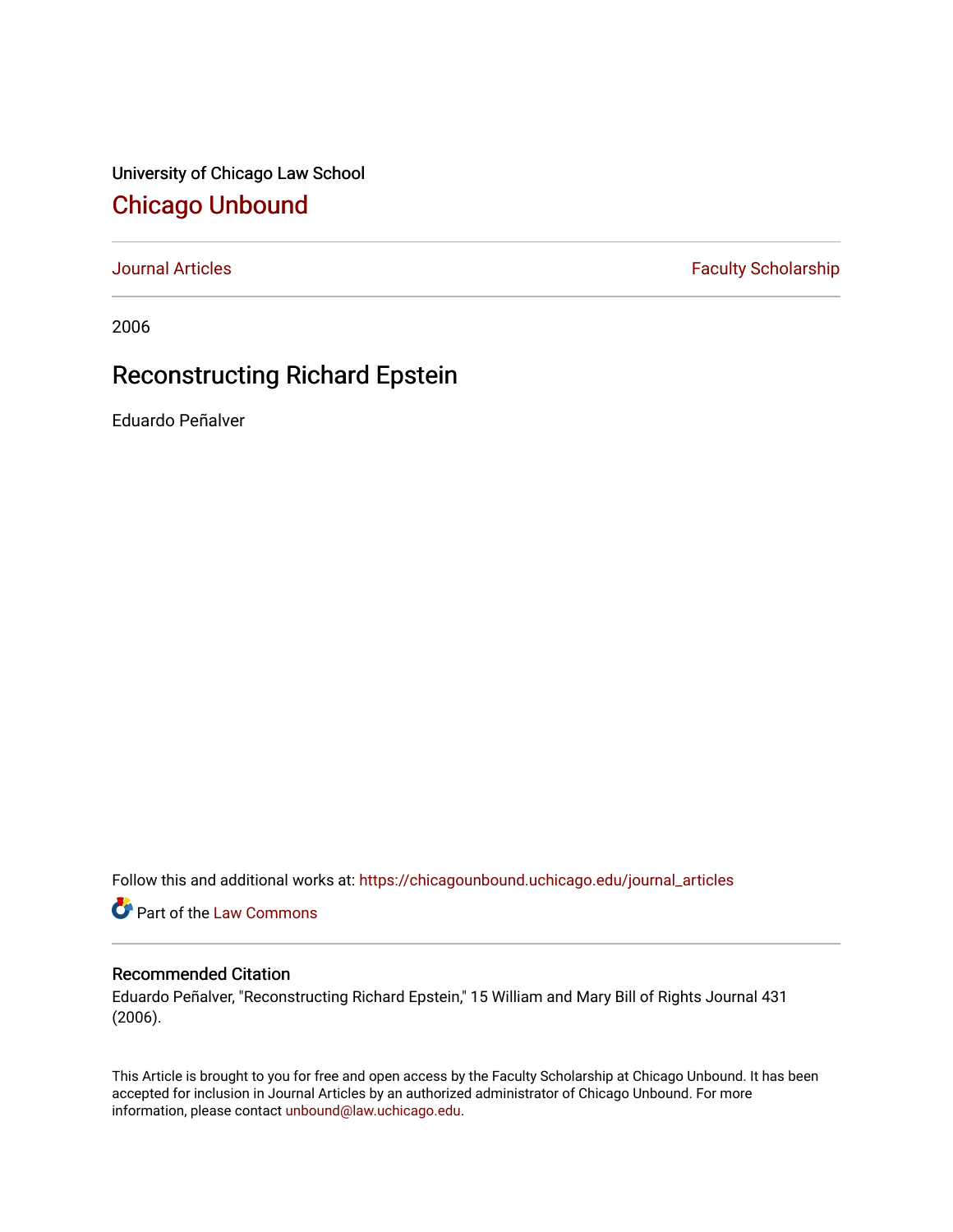## **RECONSTRUCTING RICHARD EPSTEIN**

#### Eduardo M. Pefialver\*

A widespread, though often unspoken, fear among law professors is that we spend months writing one-hundred-page law review articles that, we suspect, are all too often read closely by a handful of second-year law review editors and colleagues only to disappear into the library stacks, never to emerge again. One good measure of a scholar's impact, then, apart from the frequency with which her ideas become enshrined in Supreme Court holdings or in legislative enactments, is the extent to which his ideas are read, considered, and debated. It follows from this that one of the greatest compliments a scholar can pay to a colleague is to engage his or her arguments, to take them seriously enough to disagree. By this measure, Richard Epstein's property writings are easily among the most significant bodies of property scholarship produced in the last half century. In any number of areas, from takings law to the law of covenants and nuisance, a work of scholarship is not complete until its author has carefully read and considered what Professor Epstein has to say about the matter.

Before discussing the substance of some of Professor Epstein's views on property, I want to offer him a word of thanks. I am in the habit of sending unsolicited drafts of my articles to people whose work I discuss, a practice recommended to me in my first year of teaching by several of my senior colleagues. I have never met Richard Epstein in person before this conference, but I have on a number of occasions sent him drafts of work in which I engaged his ideas, typically from a perspective that diverged in fairly dramatic ways from his own. In every instance, Professor Epstein has responded to me, often (amazingly) within hours, with helpful comments and suggestions for further reading. The more time I spend teaching and the busier my schedule becomes, the more impressed I am by the intellectual generosity reflected in this willingness to engage and assist a junior professor just embarking on an academic career.

It is in this spirit of gratitude that I attempt to repay some of my debt by briefly engaging, and respectfully disagreeing with, some of Professor Epstein's ideas about property. I would like to focus in particular on the most distinctive and, for many, the most problematic aspect of his property thought: his unique mixture of individualistic rights discourse with the aggregative methodology of utilitarian economic analysis. This mixture of perspectives is rooted deeply in Professor Epstein's work. One of his many important articles, for example, is a 1979 piece entitled *Nuisance Law: Corrective Justice and Its Utilitarian Constraints.'* In a way, the title of that article puts into relief the broad contours of Professor Epstein's approach to property: he views

<sup>\*</sup> Associate Professor, Cornell Law School. Thanks to Bob Hockett for helpful comments.

Richard A. Epstein, *Nuisance Law: Corrective Justice and Its Utilitarian Constraints,* **8 J. LEGAL** STUD. 49 **(1979).**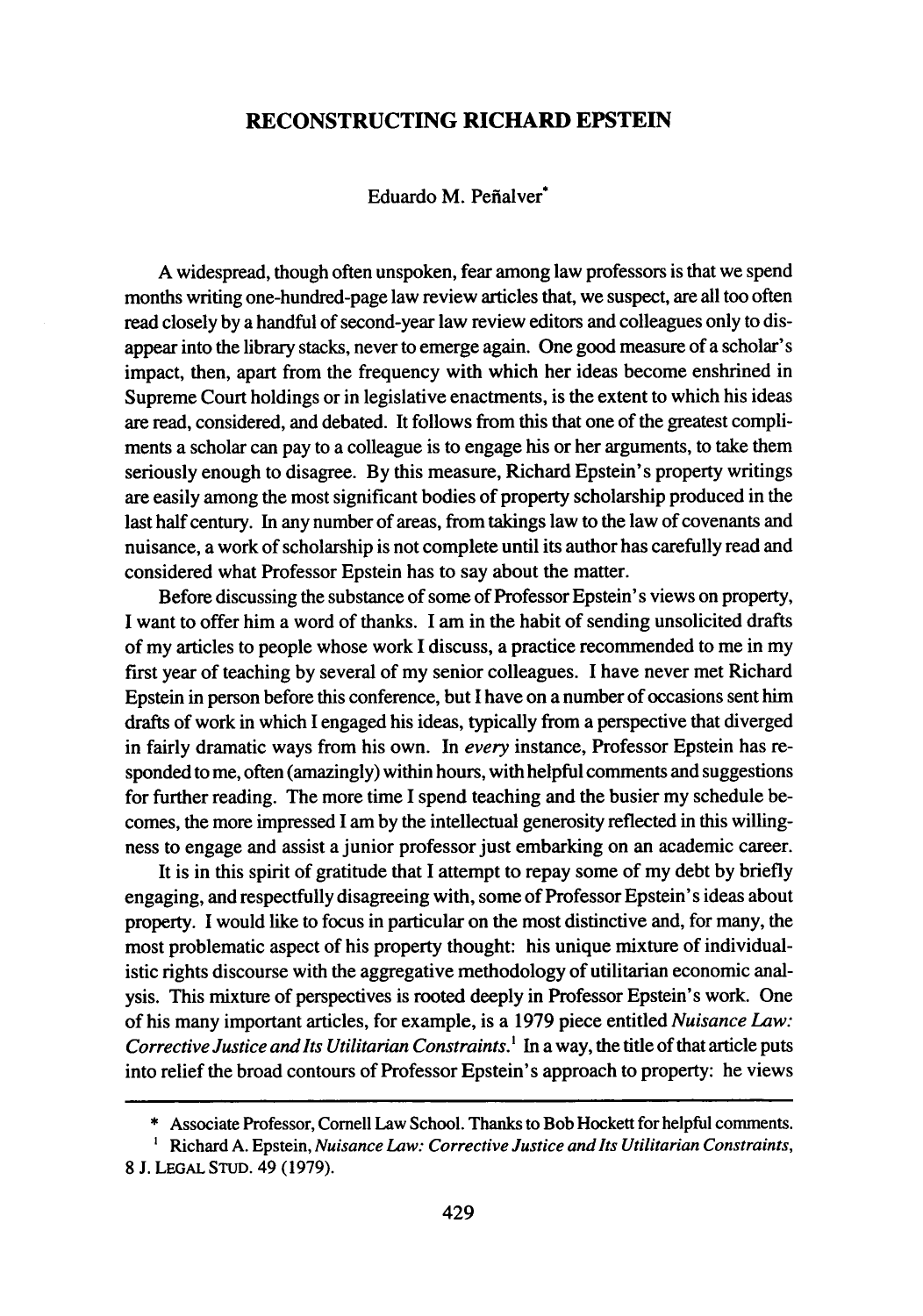property by and large as a system designed to embody and protect a robust libertarian conception of individual rights but also as a system that is at the same time bounded by utilitarian constraints. In a way, he is the conceptual mirror image of Ronald Dworkin, who views individual rights as constraining what otherwise appears to be a broadly utilitarian understanding of the common good.<sup>2</sup> For Professor Epstein, under certain circumstances, utilitarian gains "trump" libertarian commitments.<sup>3</sup>

Professor Epstein's willingness to limit the reach of individual rights makes his theory of property substantially more plausible and durable than purer libertarian accounts, which are far too brittle to attract serious support among legal scholars. Nowhere is this clearer than in Professor Epstein's version of the "state of nature" story.4 Libertarian contractarians, like Robert Nozick, struggle with the transition from a state of nature characterized by self-interested individuals to a stable state community. The formation of the state is essential to the protection of property rights but its viability depends upon both cooperation and coercion. The former diverges from classical liberal assumptions about human nature.<sup>5</sup> The latter is in some tension with strictly libertarian commitments to individual autonomy.<sup>6</sup>

Professor Epstein avoids these traditional libertarian puzzles by, for starters, embracing the notion that human beings are typically cooperative, social animals.<sup>7</sup> His affirmation of our cooperative tendencies comes in the form of a very appealing (though not very classically liberal) anthropology of family and community. In his recent book, *Skepticism and Freedom,* for example, he says that human beings cannot survive in isolation from community and that "human interaction and cooperation count every bit as much as the competition and rivalry that are wrongly said to constitute the full range of self-interested behavior."<sup>8</sup>

Professor Epstein also correctly understands that, notwithstanding an ingrained human propensity towards cooperative behavior, temptations to free-ride on the cooperation of others will prevent some people from bearing their fair share of the work necessary to bring forth the fruits of cooperation.<sup>9</sup> Because of such individuals, coercion is an essential ingredient in the creation of a viable state. But, unlike some libertarians, such as Ayn Rand, who argue that the individual must remain completely free from

<sup>&</sup>lt;sup>2</sup> RONALD DWORKIN, TAKING RIGHTS SERIOUSLY 277 (1977).

<sup>&</sup>lt;sup>3</sup> RICHARD A. EPSTEIN, SKEPTICISM AND FREEDOM: A MODERN CASE FOR CLASSICAL LIBERALISM 7 (2003) [hereinafter EPSTEIN, SKEPTICISM].

*See generally id.*

<sup>&</sup>lt;sup>5</sup> Carol Rose has observed that the cooperation required to get a property system off the ground is not predicted by classical liberal assumptions about human nature. *See* Carol M. Rose, *Property as Storytelling: Perspectives from Game Theory, Narrative Theory, Feminist Theory,* 2 YALE J.L. & HUMAN. 37, 51 (1990).

*<sup>6</sup> See, e.g.,* JAMES M. BUCHANAN, PROPERTY AS A GUARANTOR OF LIBERTY 1 (1993).

**<sup>7</sup>***See* EPSTEIN, SKEPrICISM, *supra* note 3, at 24.

**<sup>8</sup>** *id.*

<sup>&</sup>lt;sup>9</sup> *Id.* at 7, 24–26.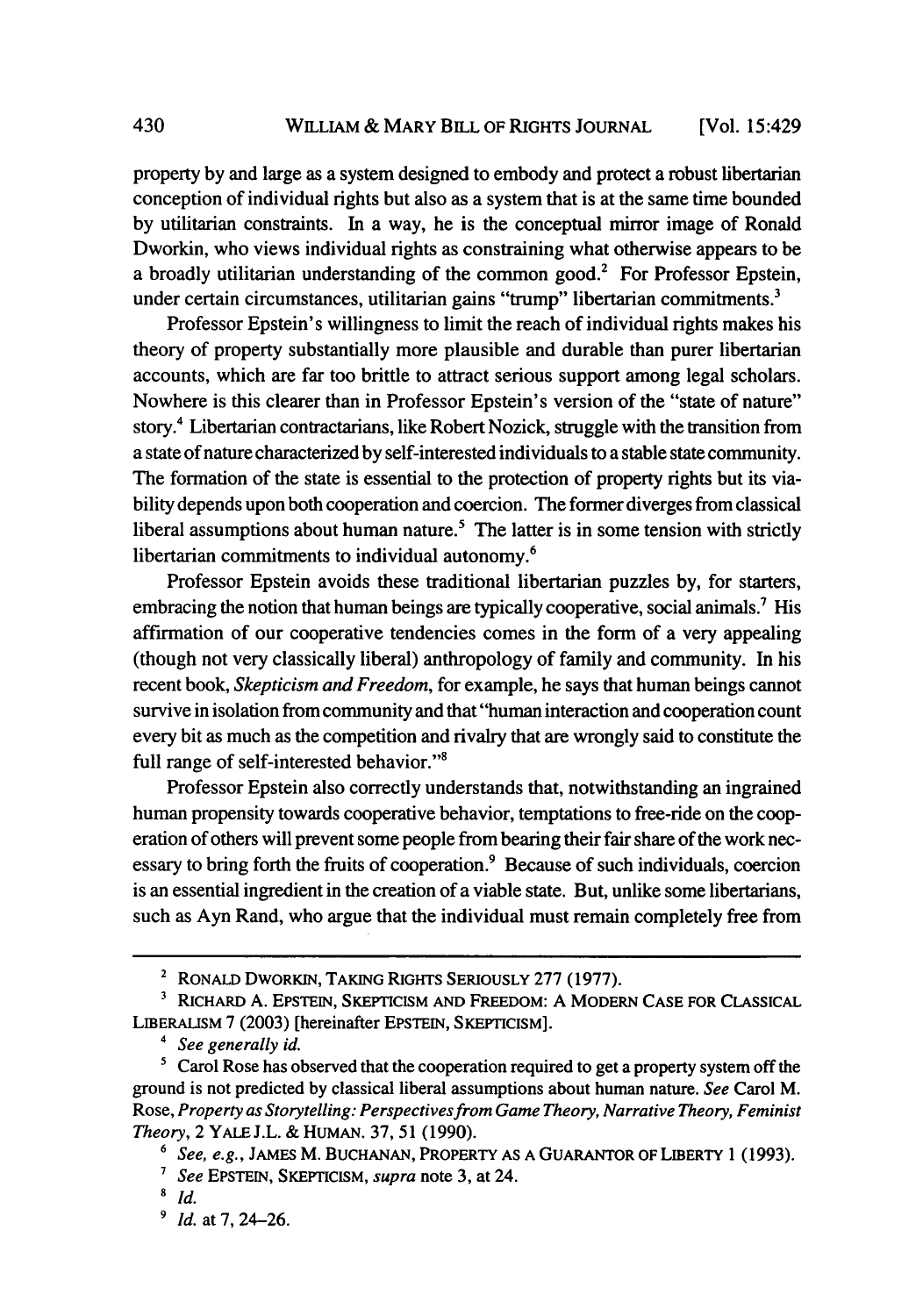conception of the state is an impossibility. $^{12}$ 

**2006]**

state coercion, <sup>10</sup> or others, such as Robert Nozick, who simply obscure the coercion and cooperation at work in their own story of the state's emergence,<sup>11</sup> Professor Epstein frankly acknowledges that absolute fidelity to libertarian beliefs about the impermissibility of coercion yields the unacceptable conclusion that even the most minimal

He deals with inevitable free-rider problems **by** permitting group coercion of individuals through a series of "forced exchanges," which are themselves justifiable **by** virtue of the fact that the organized political life they make possible ensures that the coerced individual is better off than he would be in their absence.<sup>13</sup> "A fuller theory of political obligation," he observes, "requires that individual consent for political obligation yield to a principle that justifies the state's use of force so long as it both supplies compensation to the individual against whom coercion is used and offers them a fair division of the social surplus that is created by public action.<sup>''14</sup>

Although these sensible compromises allow Professor Epstein to escape some common libertarian absurdities, such as Rand's attempts to generate a purely voluntary system of taxation, $15$  it is not clear that he has kept for himself enough libertarian weaponry to avoid justifying what he calls the "deadly embrace of the welfare state."<sup>16</sup> Indeed, I believe that Professor Epstein's theory of forced exchanges, particularly when combined with his social conception of the state of nature, points powerfully toward the permissibility of a fairly robust version of the welfare state.

Consider the state-of-nature story on which Professor Epstein's contractarian political theory relies.<sup>17</sup> In this story, the pre-state individual is hypothetically asked to "consent" to the coercive constraints of the state, thereby foregoing certain freedoms, in order to submit to a system of legal protection and coercion that itself protects the individual from the dangers inherent in the state of nature and makes possible a broad system of commercial exchange that delivers enormous gains to all.<sup>18</sup> This story is only hypothetical, he argues, and we do not really need the person's consent.<sup>19</sup> We are justified in forcing him to accept the bargain so long as the forced exchange leads to a state of affairs that is Pareto superior to the state of nature.<sup>20</sup> At least some coercion is

**<sup>16</sup>**EPSTEIN, SKEPTICISM, *supra* note 3, at 8.

*<sup>&#</sup>x27;0 See* AYN RAND, THE VIRTUE OF SELFISHNESS 107-20 (1964).

**<sup>&</sup>quot;** Richard A. Epstein, *One Step Beyond Nozick's Minimal State: The Role of Forced Exchanges in Political Theory,* 22 SOC. PHIL. & POL'Y 286, 289-96 (2005) [hereinafter Epstein, *Forced Exchanges].*

*<sup>12</sup>See* EPSTEIN, SKEPTICISM, *supra* note 3, at 32-35.

*<sup>&#</sup>x27;3 Id. at 7.*

*<sup>14</sup> Id.*

<sup>&</sup>lt;sup>15</sup> RAND, *supra* note 10, at 116-20.

**<sup>&</sup>quot;** *Id.* at 5-6.

*is Id.* at 5-8, 24-25.

*<sup>&#</sup>x27;9 See id.* at 6-7.

**<sup>20</sup>***See* Epstein, *Forced Exchanges, supra* note 11, at 293-95.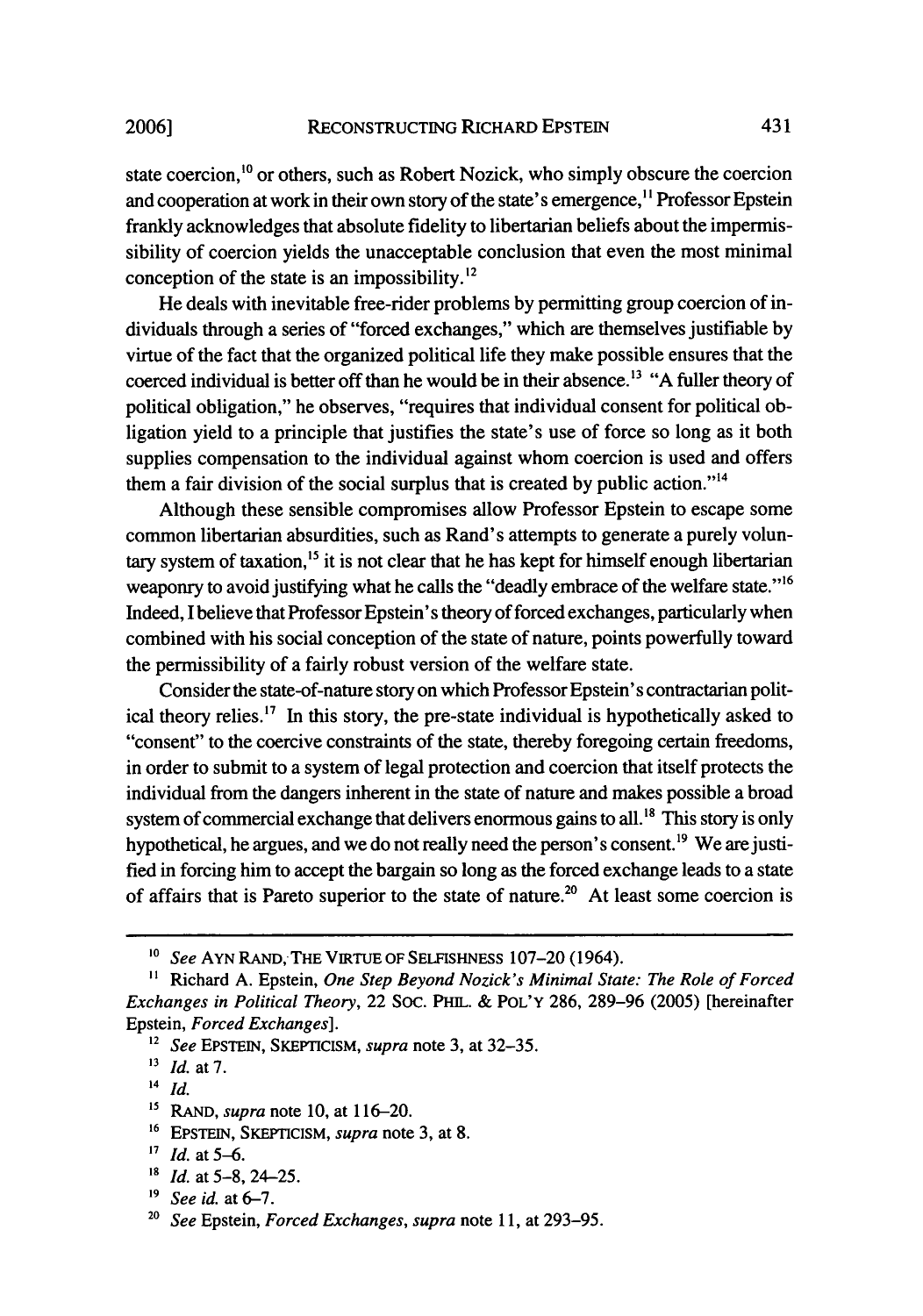justified, Professor Epstein observes, "on the ground that it allows all individuals to achieve a higher state of well-being than they could do by their own efforts  $\dots$ ."<sup>21</sup>

Bringing the social state of nature Professor Epstein describes in *Skepticism and Freedom* into this calculus, however, substantially expands the scope of the "forced" exchanges" that his theory appears to justify. Professor Epstein acknowledges that the person in the state of nature is not really an isolated monad but rather an individual embedded within a family which is itself embedded within a tightly knit community made up of multiple families. $^{22}$  In the absence of a state, such individuals will experience a certain degree of freedom, but their freedom, including as it relates to their use and enjoyment of property (assuming that property, or at least something like it, can exist without a state), will be hemmed in on all sides by social constraints that will often be redistributive in their intent and effect. $23$ 

Professor Epstein pokes fun at Aristotle's arguments about the potential evils of commerce and interest-bearing loans.<sup>24</sup> He might well find equally unworkable the many biblical injunctions mandating the periodic forgiveness of loans<sup>25</sup> and forbidding farmers from fully harvesting their fruits and grains so the poor could share in the bounty of the fields.<sup>26</sup> Such ethical limitations on commerce and property rights, pervasive in traditional, face-to-face societies, work as informal analogues of a social safety net that operate in the absence of a robust system of standardized, statesponsored redistribution.

The forced exchanges necessary to generate the impersonal, standardized, modem capitalist economy envisioned by the proponents of the *laissez-faire* involve more sacrifices than merely the imposition on property owners of the coercive taxation and regulation of the minimal state. The move from the state of nature (recast here as a tightly knit social environment not altogether free of coercion) to the modem liberal capitalist state is also built on the sacrifice of the very informal, face-to-face

**<sup>26</sup>***See Deuteronomy* 24:19-22 (New Revised Standard) ("When you reap your harvest in your field and forget a sheaf in the field, you shall not go back to get it; it shall be left for the alien, the orphan, and the widow, so that the LORD your God may bless you in all your undertakings. When you beat your olive trees, do not strip what is left; it shall be for the alien, the orphan, and the widow. When you gather the grapes of your vineyard, do not glean what is left; it shall be for the alien, the orphan, and the widow. Remember that you were a slave in the land of Egypt; therefore I am commanding you to do this."); *Leviticus* 19:9-10 (New Revised Standard) ("When you reap the harvest of your land, you shall not reap to the very edges of your field, or gather the gleanings of your harvest. You shall not strip your vineyard bare, or gather the fallen grapes of your vineyard; you shall leave them for the poor and the alien: I am the LORD your God.").

432

**<sup>21</sup>**EPsTEIN, SKEPTICISM, *supra* note 3, at 7 (emphasis omitted).

<sup>22</sup>*Id.* at 23-24.

*<sup>23</sup> Id.* at 24-26.

**<sup>24</sup>***Id.* at 20-21.

<sup>&</sup>lt;sup>25</sup> See Deuteronomy 15:1 (New Revised Standard) ("Every seventh year you shall grant a remission of debts.").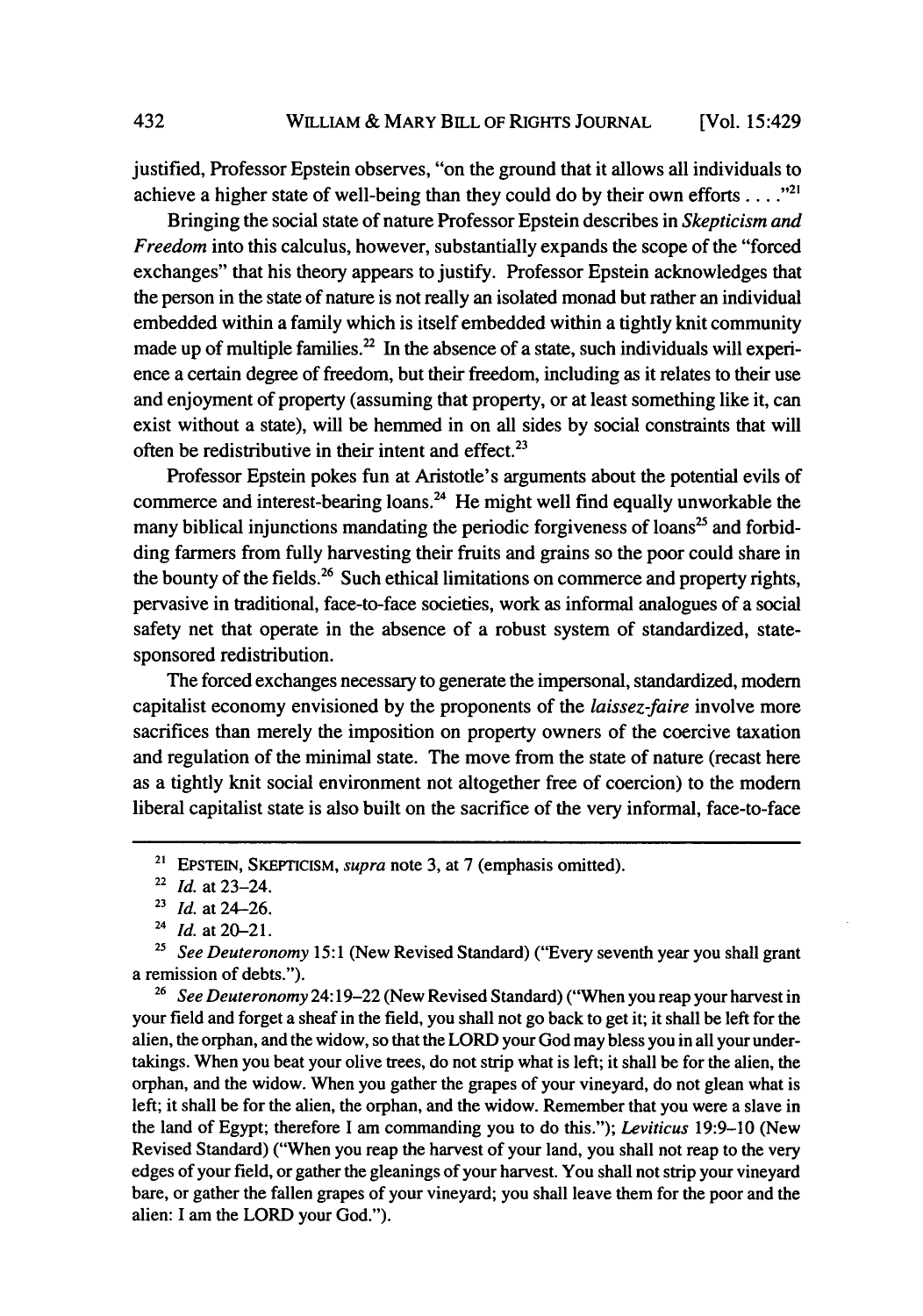#### RECONSTRUCTING RICHARD EPSTEIN

systems of social insurance that—even in the absence of a state—restrain the unfettered exercise of property rights and impose limits on the degree to which individuals can climb or sink in traditional communities.

Professor Epstein plausibly argues that the effectiveness of personal appeals to individual charity ("Joe, the people there are hungry. If you don't help them, nobody else will."27) are blunted **by** the activities of the welfare state. But these appeals are already far less effective in the impersonal community fostered **by** modem liberal capitalism than they are in the more intimate communities that it supplants. Provision for the poor, accomplished with the help of robust social coercion in these communities, suffers in modem society from the same collective action problems that Professor Epstein correctly identifies as impeding the emergence and operation of the state itself. Without the state, he concedes, the modern capitalist economy is impossible.<sup>28</sup> But while he is willing to justify coercion to overcome collective action problems and to facilitate the successful operation of the state in fostering a robust market economy, he is unwilling<sup>29</sup> to concede the justice of using coercion to overcome the same collective action problems that make it virtually impossible for private actors—operating within the modern political community made possible by the first batch of coercionto provide adequate and effective social assistance for the poor. $30$ 

It is far from clear, moreover, that the imposition of a system of social welfare funded through redistributive taxation is proscribed **by** the substantive limitations Epstein imposes on the content of forced exchanges. Indeed, a social welfare system may even be *required* to ensure that no one is made worse off in the transition from the social state of nature. Consider Professor Epstein's forced exchanges from the point of view of someone on the edge of poverty in the state of nature. In the pre-state community, this individual stands to derive substantial benefits from the security against uncertainty provided **by** informal systems of redistribution operative within the robust social environment of the (tightly knit, social) state of nature. From the point of view of this individual, the formalization of the property rights of owners unaccompanied **by** a concomitant formalization of redistributive social insurance qualifying those rights might well leave him worse off.<sup>31</sup> He would therefore seem to have good grounds for refusing to accede to the forced exchanges leading towards the formalization and legalization of property rights in the absence a corresponding transformation of the pre-state community's informal system of social insurance into a formalized social safety net.<sup>32</sup>

**2006]**

<sup>27</sup> EPSTEIN, SKEPTICISM, *supra* note 3, at **60.**

*<sup>28</sup>See id.* at **1.**

*<sup>29</sup> See* Richard A. Epstein, *Taking Stock of Takings: An Author's Retrospective,* **15** WM. **&** MARY BILL RTS. J. 407, 418-20 (2006).

<sup>30</sup> *See* Carol M. Rose, *The Moral Subject of Property,* 48 WM. & MARY L. REV. (forthcoming Apr. 2007) (manuscript at 18-19, on file with author) (discussing the collective action problems that push philanthropic impulses towards arguments for forced redistribution).

**<sup>3&</sup>quot;** *See* AMARTYA SEN, RESOURCES, VALUES AND DEVELOPMENT 336-37 (1984).

 $32$  It is no answer to say that, as a non-owner in the state of nature, this individual need not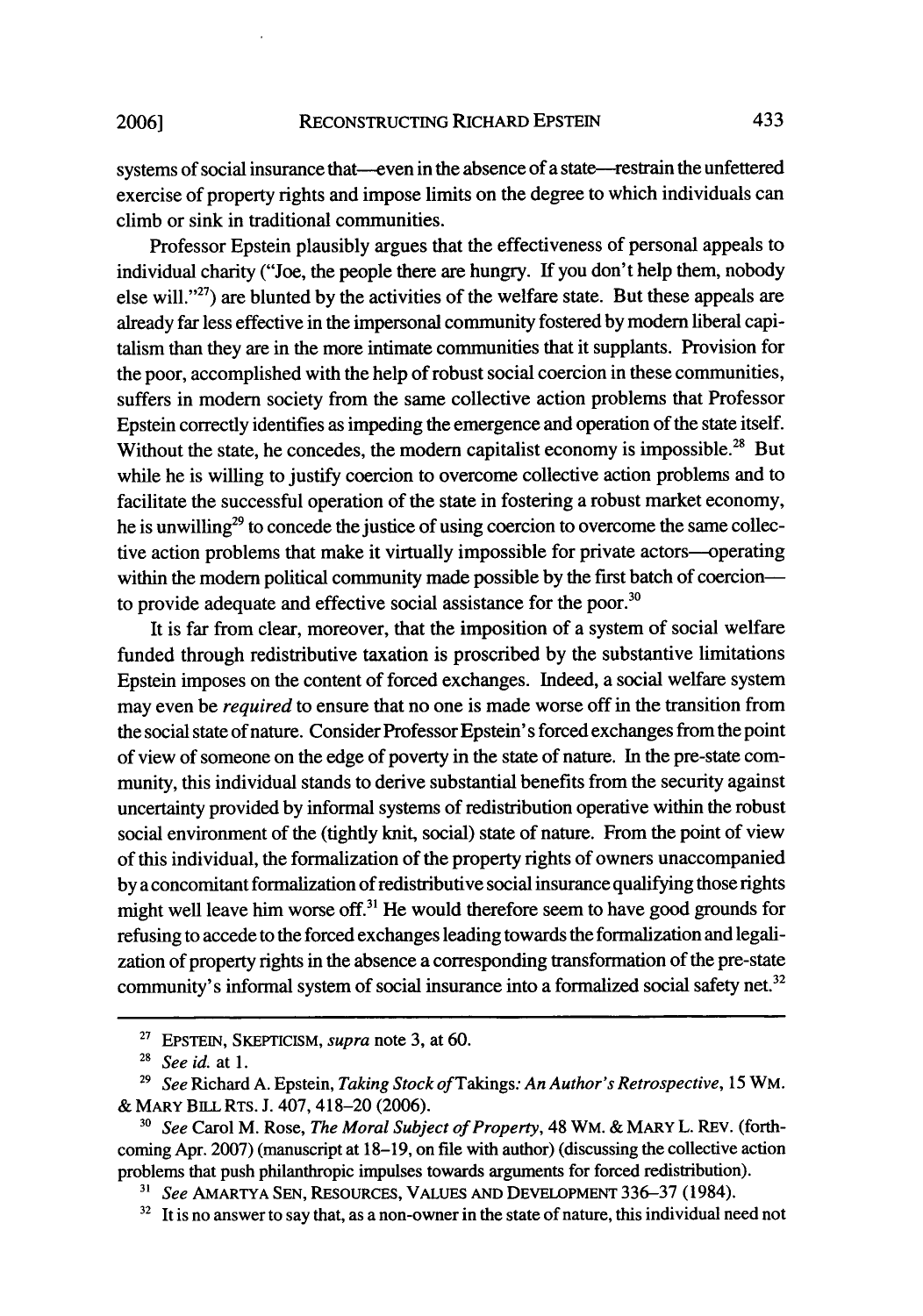It is true that, in narrowly material terms, the benefits of modem capitalism would likely leave most poor people better off than they would have been in the state of nature, even absent a robust system of redistribution. The question whether each and every person in the modem capitalist economy is better off than they would have been in the social state of nature, however, is a more complicated one than Professor Epstein acknowledges. But, setting aside the possible reasons to doubt the benefits of capitalism to the poorest participants in the modem economy, there are several factors that block a simplistic move from a narrowly material gain within *laissezfaire* capitalism vis-Avis the state of nature to a political philosophy *that prohibits* the state from doing more to better the situation of the worst off.

It is worth noting at the outset that the very notion of evaluation and comparing comprehensive "states of affairs" in a way that is consistent with the sort of unitary metric presupposed by Professor Epstein's Paretian analysis of forced exchanges is problematic. Assuming that the least well-off enjoys nontrivial material gains in moving from the state of nature to a formalized market economy, the transition also likely leaves him worse off in some respects. In addition, as Amartya Sen has suggested, it is possible for people moving from poorer to more affluent societies to gain in material terms while losing in terms of their "capabilities" to function in society.<sup>33</sup> It is not clear how exactly we are to go about weighing a gain in material wealth against, say, a loss in social capabilities or attachments for the purposes of Paretian analysis. This is not a novel point, however, and is sufficiently well known that I will not dwell on it here.

In any event, my argument is that, even reasoning within Professor Epstein's broad set of assumptions, it is possible to justify a robust welfare state. So I will accept for the purposes of this discussion the possibility of meaningfully engaging in the sort of Pareto analysis on which he relies and will, despite my misgivings, assume that even the poorest citizens of a non-redistributive capitalist society are better off, overall, than they would be in the communal state of nature he describes. Even accepting these assumptions, Professor Epstein's limits on forced exchanges do not rule out the permissibility of the welfare state.

Before explaining why, it would be helpful to introduce a distinction between what we might call "individual practices" and "regimes." An individual practice is a specific government policy, such as a tax on a type of good or service, an individual law governing the way in which owners can use their land, or a particular approach to compensating owners for losses incurred as a result of the state's regulation of their property. In contrast, a regime is an entire complex of interlocking practices that constitute the permissible operations of the state. To put it somewhat crudely, we can consider the

be consulted because he is not coerced by the transition to a formalized system of property and exchange. The formalization of property rights coerces non-owners every bit as much as limitations on property rights coerce owners. *See, e.g.,* ERIC T. FREYFOGLE, **THELAND** WE SHARE: PRIVATE PROPERTY **AND** THE **COMMON GOOD** 106 (2003).

**<sup>33</sup>***See* **SEN,** *supra* note 31, at 336-37.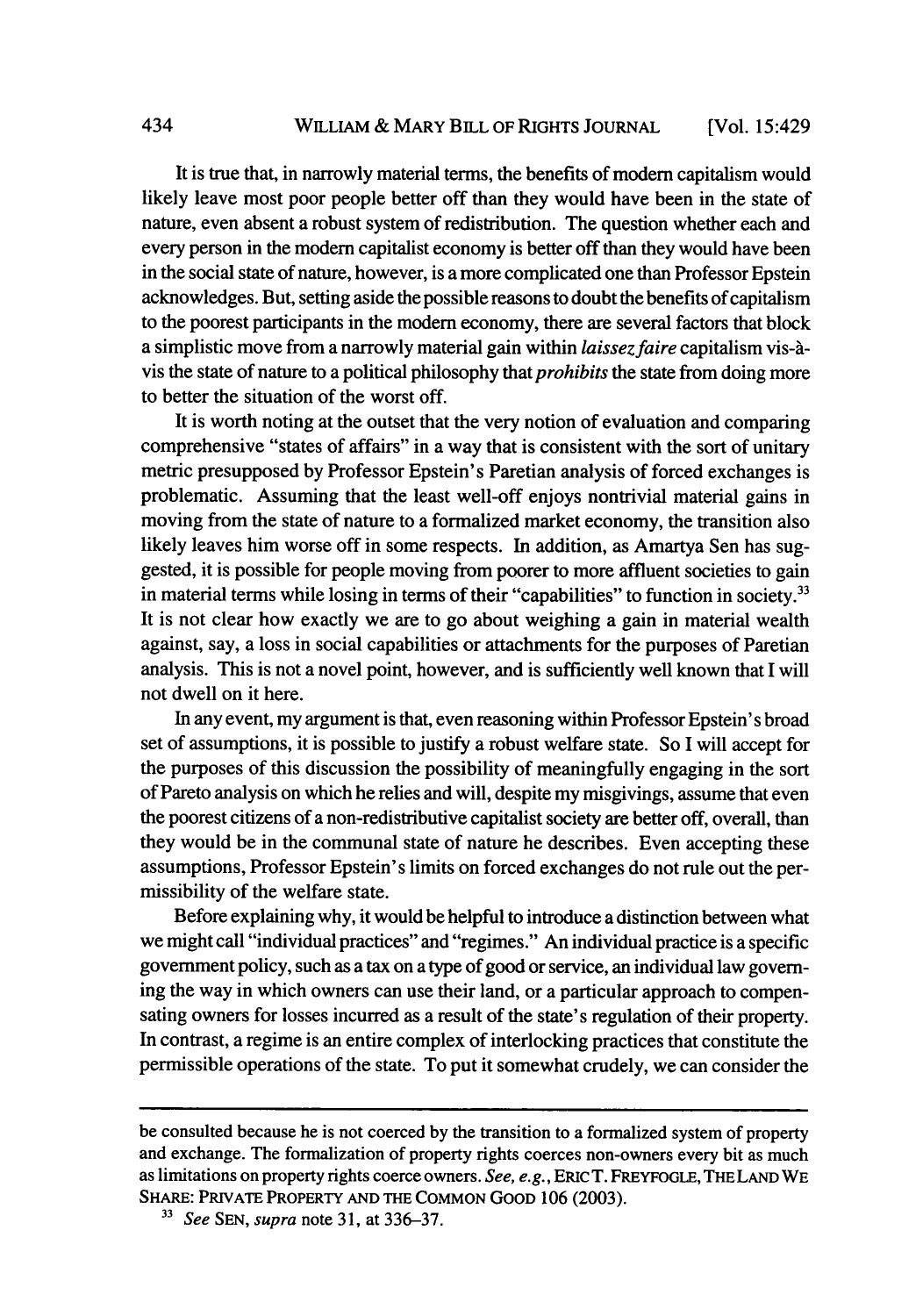state of nature, for example, to be one regime (one characterized by the absence of a state), the regulatory welfare state to be another, and the nightwatchman state of *laissez*faire capitalism to be a third. (Of course, there are many other possibilities.) Individual practices always exist within some regime, but the same practice might operate in any number of different regimes.

We can use Professor Epstein's system of forced exchanges to justify shifts between entire regimes and notjust changes in the mix of individual practices that operate within a particular regime. To determine whether one regime is Pareto superior to another, we would look to see whether, considered over the full range of individual practices that make up the new regime, each individual is made better off within the new regime than she would be under the full range of possible individual practices that constitute the regime that is serving as our baseline for comparison. Interestingly, on this approach, it is perfectly possible that, without violating Professor Epstein's requirement that forced exchanges be Pareto superior, we can shift from one regime (say, the state of nature) into another regime (say, the regulatory welfare state) in which one of the constitutive practices of the regime is to free the state from the limitation that each forced exchange (that is, each individual practice within the regime undertaken without express consent) must yield Pareto superior results. As long as the regime so adopted is—on the whole—superior to the baseline regime of the state of nature, there would seem to be little basis for Professor Epstein to object.<sup>34</sup>

Although Professor Epstein believes that using his system of forced exchanges will yield a "unique equilibrium no matter what our original baseline,"<sup>35</sup> this is not obviously true. Indeed, given the low (material) baseline represented by the state of nature, and limiting ourselves to Pareto superior moves, the regime with which we ultimately end up seems intimately related to the story we tell about the process **by** which we get there. Imagine that there are just three possible regimes: the state of nature, the welfare state, and the *laissez-faire* capitalist state. **If** we move directly from the state of nature to the modem regulatory welfare state, it is all too easy to tell a story consistent with Professor Epstein's limitations on forced exchanges. For the person who was doing well in the state of nature, the move from that regime to the modem welfare state would be a Pareto superior move because the vast creation of wealth facilitated **by** the economic coordination made possible within the modem state more than offsets the limitations the state imposes on the exercise of property rights and the redistribution of wealth in which it engages at the margins.<sup>36</sup> Moreover, these welfare state redistributive and regulatory measures do little more than formalize the informal redistribution and restraints that existed in the social version of the state of nature in

<sup>&</sup>lt;sup>34</sup> In a way, there is a somewhat broader version of Darryl Levinson's point about the consequences of "framing" for Professor Epstein's Pareto analysis. *See* Darryl J. Levinson, *Framing Transactions in Constitutional Law,* **111** YALE L.J. **1311,** 1341-45 (2002).

**<sup>&</sup>quot;** Epstein, *Forced Exchanges, supra* note **11,** at 299.

**<sup>36</sup>***See* LIAM MURPHY & THOMAS **NAGEL,** THE MYTH **OF** OWNERSHIP: TAxES **AND JUSTICE 16-17** (2002).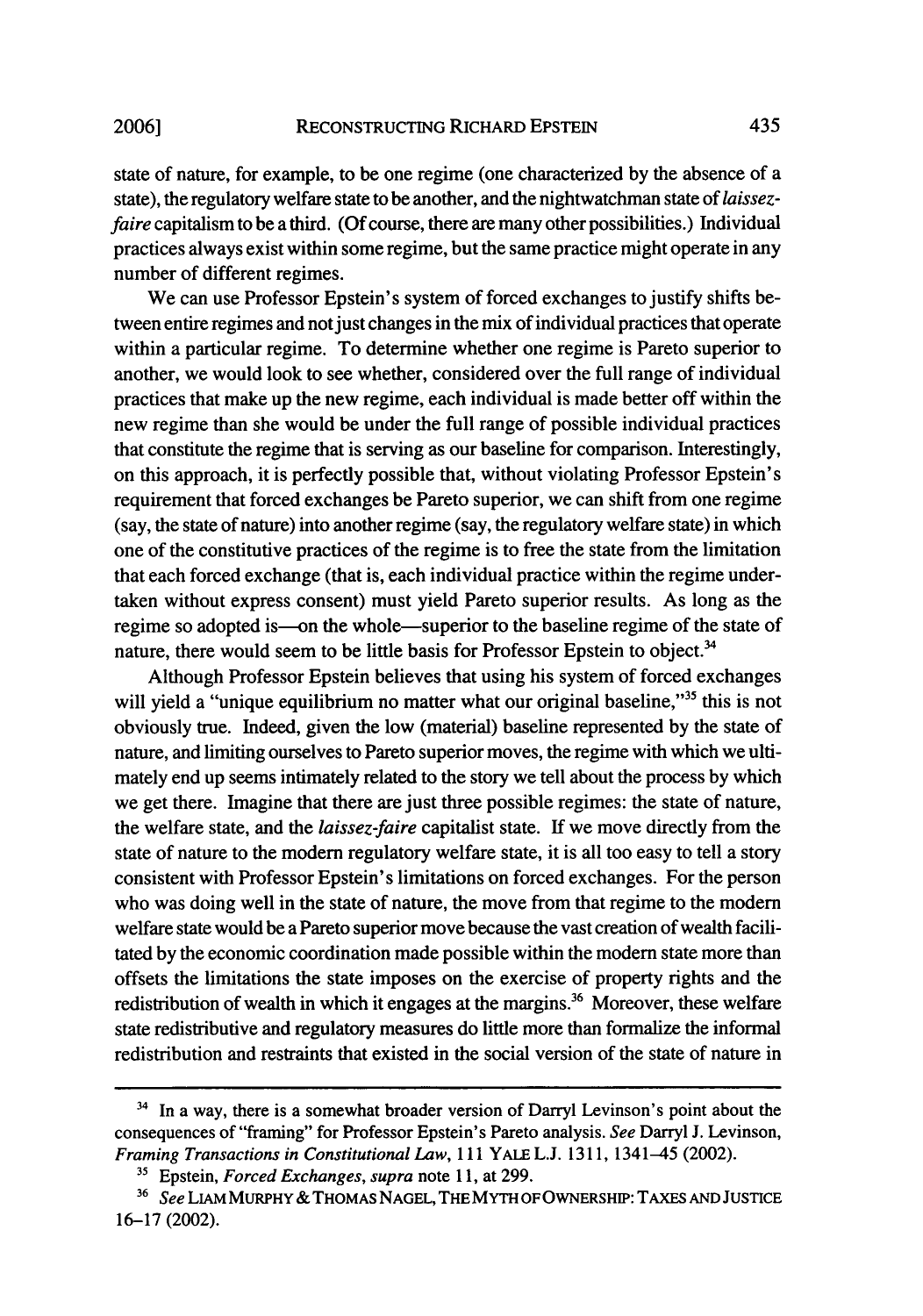the first place. This is not to say that the most well off in the modem welfare state would not be *even better* offunder some other regime (e.g., the *laissez-faire),* but since the relevant baseline is the state of nature, that need not concern us at this point. Once this redistributive system is put into place, however, at least some of the poorest members of the social welfare state could rightly block an attempt to shift to the *laissez-faire* regime as a move that would clearly leave them worse off.

If, however, we add to this story an intermediate stopping point in which only property rights are formalized but not the state of nature's informal system of redistribution, a system like the *laissez-faire,* the calculus changes. Assuming that the poorest members of the state of nature are better off overall within the *laissez-faire* regime than they were in the state of nature, the establishment of the *laissez-faire* regime will constitute a Pareto superior move permitted by Professor Epstein's rules governing forced exchanges. Once it is in place, however, the immense benefits enjoyed by the richest members of society will mean that they can arguably block a move to the regime of the welfare state by arguing that the redistribution introduced by such a move would make them worse off.<sup>37</sup> So with three possible regimes, we have two possible end points consistent with Professor Epstein's system of forced exchanges, and no way to move between those two end points. (It seems that the number of possible unique end-points would become even more numerous once we acknowledge the multitude of possible states of affairs that would qualify as Pareto superior to the state of nature.)

To recap, the move directly to the social welfare state from the state of nature satisfies the requirements of Professor Epstein's Paretian limitations on forced exchanges, but it no longer does if the *laissez-faire* intervenes. Similarly, shifting to the *laissez-faire* is (we are assuming) a Pareto superior move from the state of nature, but it is not a permissible move once the social welfare state has taken hold. It is not clear that, as a matter of political theory, the sheer fact that-in our particular legal tradition-a state of affairs resembling the *laissez-faire* happened to precede the emergence of the welfare state should play a decisive role in determining the limits on the modern state's power to act. As long as our normative baseline is the state of nature, and not the nightwatchman state, Professor Epstein does not seem to be able

<sup>&</sup>lt;sup>37</sup> A caveat would be required here by the observation that the welfare state arguably makes even the richest citizens better off by ensuring a degree of civic peace. Professor Epstein has indicated in the past that this argument would notjustify very much redistribution. *See* RICHARD A. EPSTEIN, **TAKINGS:** PRIVATE PROPERTY **AND** THE POWER OF EMINENT DOMAiN 315-16 (1985). But exactly how much welfare this argument can justify will be a complex empirical question. *See, e.g.,* FRANCES Fox **PIVENS** & RICHARD A. CLOWARD, **REGULATING** THE POOR 8-32 (2d ed. 1993) (describing the social welfare state as a mechanism for controlling disorder that arises from economic dislocation). Moreover, there may be multiple low-crime equilibria, some with little redistribution and an extremely coercive system of crime prevention and others with more redistribution and less coercive crime control. It is hardly self-evident whether the wealthy are better off with the former strategy or the latter.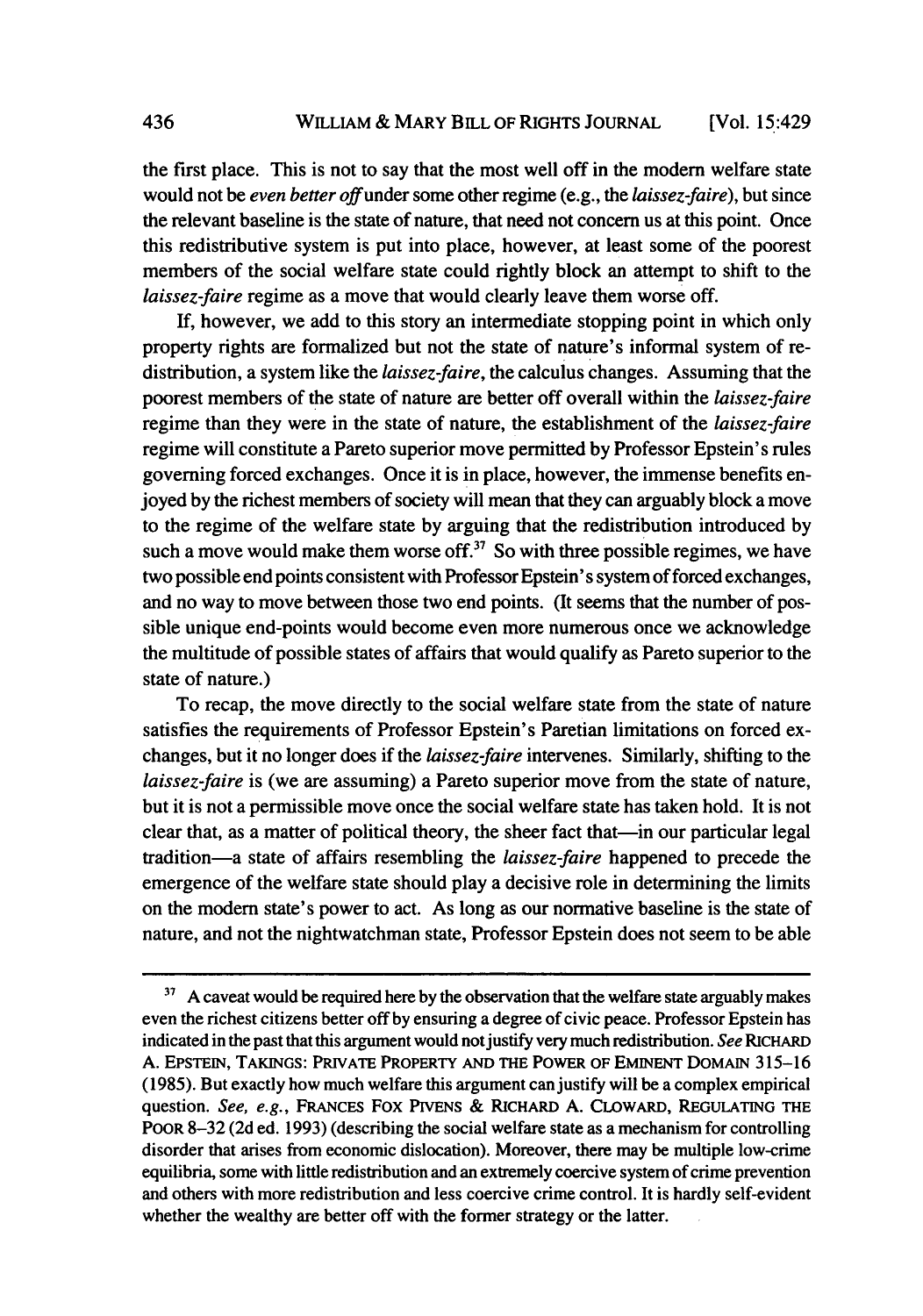#### RECONSTRUCTING RICHARD EPSTEIN **2006]**

to decisively rule out the permissibility of the welfare state. And within the welfare state— at least the version I am positing—the state will itself be freed from Professor Epstein's restriction of permissible forced exchanges to Pareto superior moves.

Perhaps sensing this problem, Professor Epstein's more recent writings seem to soften earlier assertions he has made against the *constitutionality* of state redistribution. His arguments about redistribution and regulation seem to have taken on a far more pragmatic and measured tone. "[R]edistribution," he concedes, "should not be condemned as a simple form of theft given the level of social deliberation and ratification that accompanies it."<sup>38</sup> Regulation and economic redistribution are to be avoided, not because they unjustifiedly trample on individual property rights, but because they are ineffective and prone to political abuse.<sup>39</sup> Such arguments, whatever their merits, move questions about regulation and redistribution out of the realm of constitutional property rights and the permissible ends of government and into the realm of policy means, precisely where traditional libertarians and most classical liberals have steadfastly refused to place them. In other words, the question is not whether the state *can* do these things but whether the state *is wise* to do them. Although I disagree with the answer that Professor Epstein provides to this question, I heartily agree with him that this is a better question to be asking.

In sum, I applaud Professor Epstein for parting company with some of the more unworkable principles of libertarian hard-liners. His willingness to accept a more social version of the state of nature and to embrace sensible deviations from voluntarist limits on community formation make his property theory flexible in ways that his critics do not often acknowledge. Indeed, Professor Epstein's departure from libertarian presuppositions appears to leave room for a welfare state that is far more robust than the one he ultimately endorses.

**<sup>38</sup>**EPSTEIN, SKEPTICISM, *supra* note 3, at 62.

**<sup>31</sup>** *Id.* at 57-64.